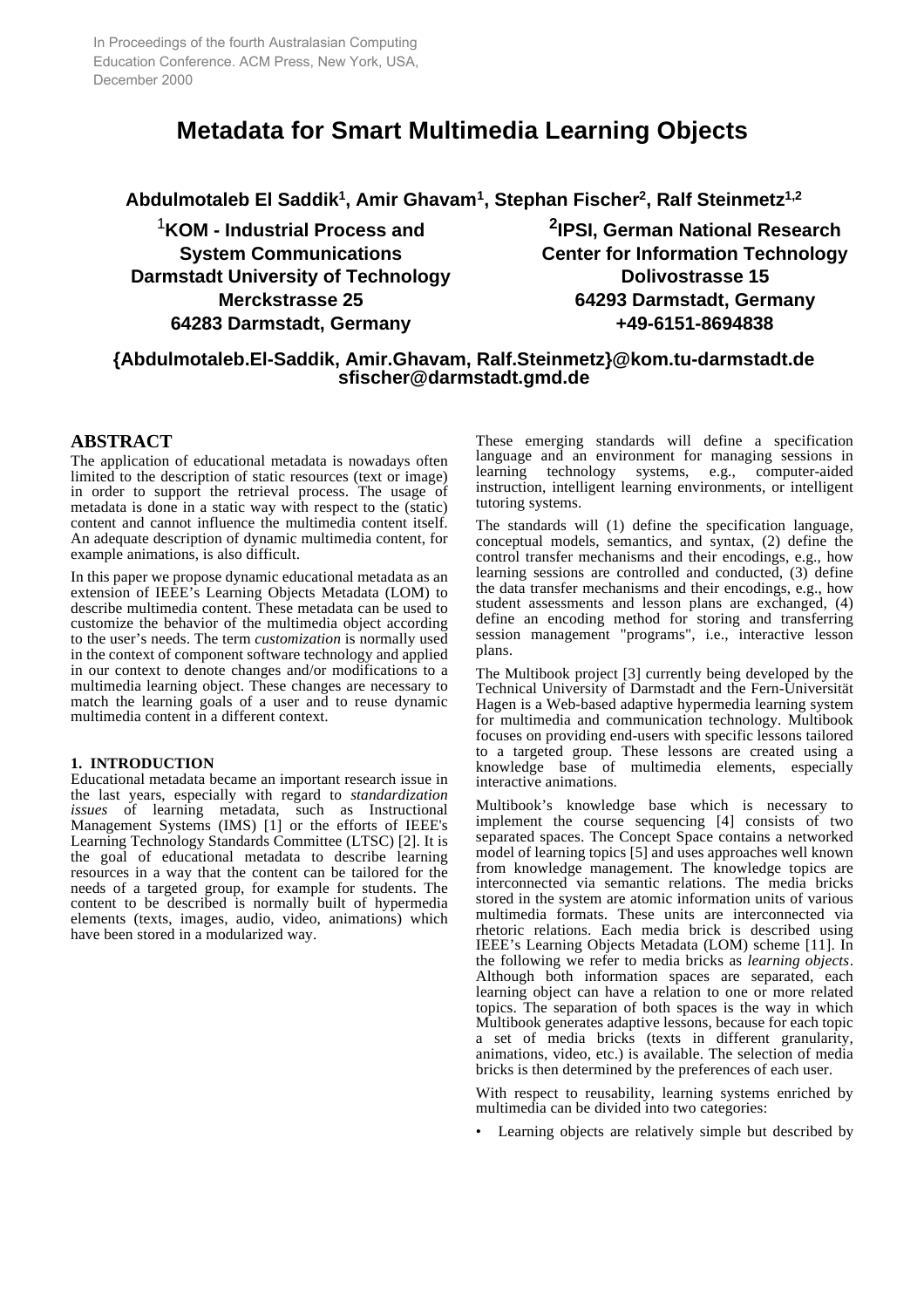metadata in detail. A learning system operates on the metadata with an intelligent knowledge.

Learning objects are very smart in a way that they can change their behavior. A learning system has to pass specific information, and each learning object has to adhere to a particularly stipulated set of input/output parameters.

When working with media bricks and with the necessary educational metadata, an important disadvantage becomes obvious: Due to the history of the development of metadata, static resources, such as images or text documents can be described properly. Unfortunately, an appropriate description of dynamic resources, for example animations, is feasible only to a limited extent. The reason is that dynamic multimedia objects can process input parameters, generate output parameters, and also work internally with data which cannot be described in the traditional metadata schemes.

The approach described in this paper addresses the issue of customizing dynamic multimedia objects using *dynamic metadata*. We refer to these objects as *smart learning objects*. With the term *customization* we denote changes and/or modifications to a learning object. These changes are necessary to match the learning goals of a user and to reuse dynamic multimedia content in a different context. In order to describe such smart objects we introduce a new set of metadata which is an extension of IEEE's Learning Objects Metadata. We show how such metadata can be used by a metadata editor, which allows us to describe smart multimedia objects. Another tool to customize the resource according to the user's needs will also be explained in this paper.

The paper is structured as follows: In Section 2 we explain related work and define multimedia Learning Objects (LOs) as well as learning objects metadata. In Section 3, we present an overview of interactive multimedia content and their characteristics, before we introduce dynamic metadata in section 4. Section 5 describes our implementation, and Section 6 concludes the paper and gives an outlook.

#### **2. BACKGROUND AND RELATED WORK**

#### **2.1 Multimedia Learning Objects**

As stated in the specification of IEEE's Learning Objects Metadata (LOM) [11], "a learning object is defined as any entity, digital or non-digital, which can be used, re-used or referenced during technology-supported learning". Examples of Learning Objects include multimedia content, instructional content, instructional software and software tools, referenced during technology supported learning. In a wider sense, learning objects could even include learning objectives, persons, organizations, or events. A learning object is not necessarily a digital object; however, the remainder of this paper will focus on learning objects that are stored in a digital format.

The learning object (LO) model is characterized by the belief that independent chunks of educational content can be created that provide an educational experience for some pedagogical purpose. With regard to object-oriented programming (OOP), this approach asserts that these chunks are self-contained, though they may contain references to other objects, and they may be combined or

sequenced to form longer (larger, complex, other) educational units. These chunks of educational content may be of any type, interactive (e.g. simulation) or passive (e.g. simple animation), and they may be of any format or media type.

Another requirement for learning objects is related to tagging and metadata. To be able to use such objects in an intelligent fashion, they must be labeled as to what they contain, what they communicate, and what requirements with regard to their use exist. A reliable and valid scheme for tagging learning objects is hence necessary.

The LO model provides a framework for the exchange of learning objects between systems. If LOs are represented in an independent way, conforming instructional systems can deliver and manage them. The learning object initiatives, such as IEEE's LOM or Educom's IMS are a subset of efforts to creating learning technology standards for such interoperable instructional systems.

#### **2.2 Multimedia Learning Objects Metadata**

The starting point for our research is the existing technologies, standards, and on-going initiatives with regard to multimedia educational metadata. The Dublin Core [10] Metadata Element Set, Educom's Instructional Management System (IMS) [13], the Alliance of Remote Instructional Authoring and Distribution Networks for Europe (ARIADNE) [12], and IEEE's Learning Object Metadata Working Group 12 [11] are the most important initiatives dealing with metadata for learning purposes. These initiatives are closely related to the Resource Description Framework (RDF) [16], the Warwick Framework [15], and to other activities of the World Wide Web Consortium.

The Dublin Core initiative [10] was an early effort to standardize what the core tags for general information objects should be, and has been remarkably successful with regard to the fact that most standardization efforts of learning content start with Dublin Core. The Dublin Core is now separately investigating the special case of educational objects, somewhat independently of other ongoing work.

IEEE's specification of Learning Object's Metadata (LOM) defines the following nine categories for metadata of a learning object which will be described in detail because of their importance for our paper:

• *General*:

General metadata, such as the title, language, structure, or description of a LO

- *Life Cycle*
- Status, version, and role of a LO
- *Meta MetaData* Metadata describing the metadata used for a LO
- *Technical*
- All technical information about a LO, such as the format, the length, browser requirements, etc.

• *Educational* Information about the educational objective of a LO, such as interactivity, difficulty, end-user type, etc. (details see below).

• *Rights*

Commercial use and ownership of a LO

• *Relation*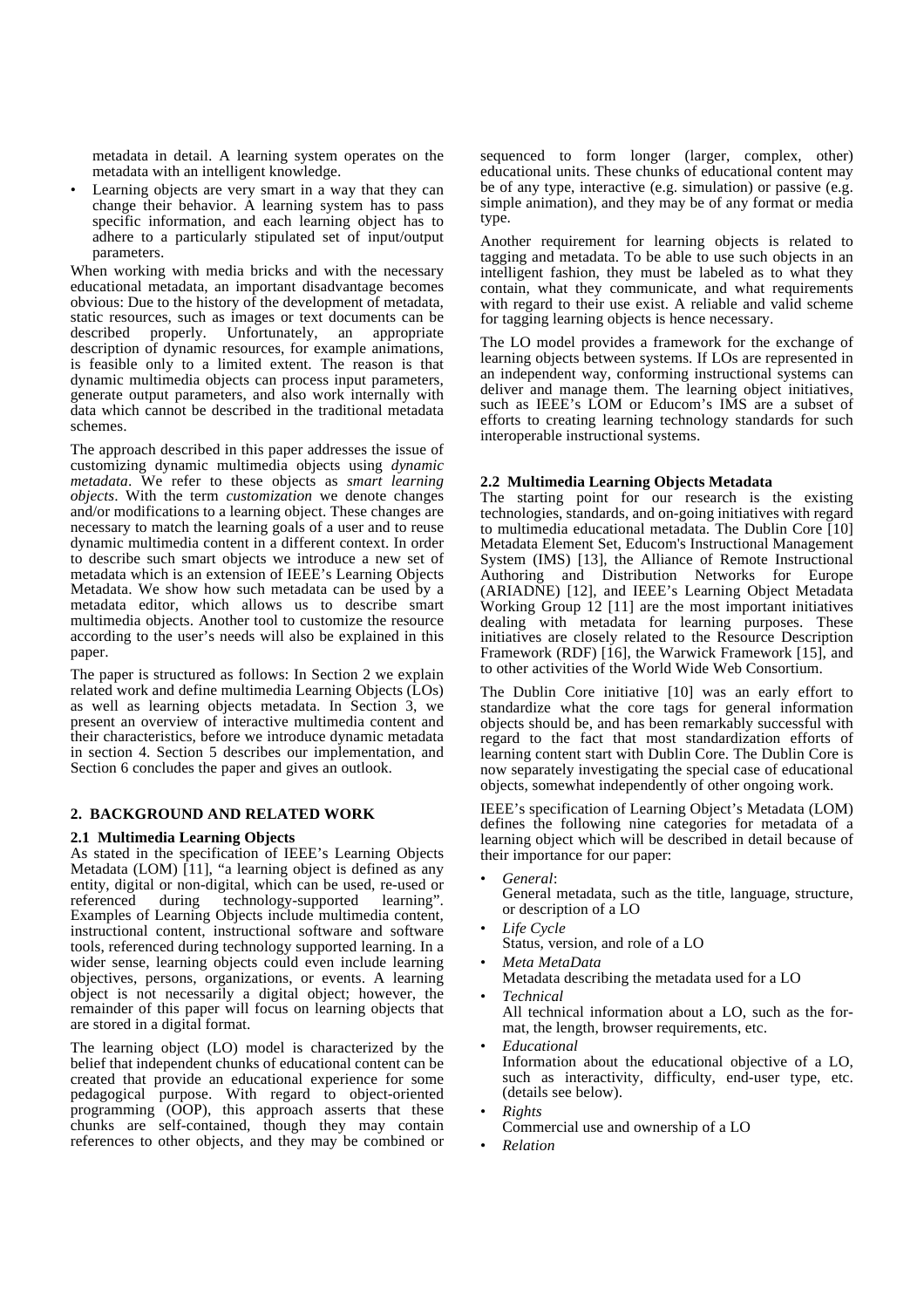Implements a concept similar to hypermedia links to be able to refer to other LOs

- *Annotation*
- Used to provide additional, eventually more detailed information about a LO
- *Classification*

Defines different purposes of a LO, together with its location within a taxonomy of keywords

Each of these categories groups appropriate metadata fields of a specific aspect.

With regard to our intention, the category educational is especially important. This category contains several types of tags:

- *Interactivity* type, covering the information flow between resource and user, with restricted values *active*, *expositive* (passive), or *mixed*.
- *Learning resource* type, describing the specific kind of resource (which can be a list, prioritized), and allows any terminology. Recommended values are *exercise*, *simulation*, *questionnaire*, *diagram*, *figure*, *graph*, *index*, *slide*, *table*, *narrative text*, *exam*, or *experiment*.
- *Interactivity level*, defining the degree of interactivity, and ranges from *very low*, through *low*, *medium*, *high*, to *very high*.
- Semantic density can store the same values, and is used to define a subjective measure of a resource's usefulness relative to size or duration.
- There are categories for intended end users (teacher, author, learner, manager), context of use (an open vocabulary, but examples include primary education, secondary, higher education, different university levels, technical schools, etc.), typical age range, difficulty (again, a range from very low to very high), and typical learning time.
- Also included are a text description of the resource, and a language choice from the international standard codes.

All of the methods used to specify metadata make use of metadata in the traditional sense of describing static data [7]:

- to summarize the meaning of the data (i.e. what is the data about).
- to allow users to search for data.
- to allow users to determine if the data is what they want.
- to prevent some users (e.g. children) from accessing data.
- to retrieve and use a copy of the data (i ß y.e., where do I go to get the data).
- to instruct how to interpret the data (e.g. format, encoding, encryption).

That is, the metadata descriptors are associated in a fixed way with the data sets. Their granularity is as defined by the original metadata author.

A great drawback is that the application of metadata is mainly limited to the above described fields where metadata are used in a static way with respect to the content. A first observation is that such metadata cannot describe smart dynamic LOs adequately. Metadata can also not influence the multimedia content itself, because metadata usually contain universal and widely applicable descriptions of

objects. In our point of view, the usage of dynamic multimedia learning objects, such as animations, requires a new sort of metadata, which must be dynamic in order to facilitate the I/O behavior of a dynamic LO. In the following we will discuss the definition of smart learning objects before we define the necessary set of these metadata.

#### **3. INTERACTIVE MULTIMEDIA CONTENT AND STATIC METADATA**

With respect to reusability, learning systems can be divided into two categories:

- Systems which deploy learning objects that are relatively simple but richly tagged using metadata. Each learning system operates on metadata with a significant degree of own knowledge.
- Systems which use learning objects that are smart in a sense that they can change their behavior. The system has to pass specific information to a LO, and each LO has to adhere to a particularly stipulated set of input/output parameters.

An example of the first category is the use of IEEE's LOM in the Multibook project in order to describe multimedia content. However, multimedia content being part of learning systems can be text, graphics, audio, video, animation, or simulation. Simulations which visualize complex Simulations which visualize complex procedures dynamically and interactively, belong to the group of smart learning objects. The use of animated graphics or simulations is much closer to real life than still graphics are. Complex procedures can be experienced, understood and learned by experimenting in the virtual environment being offered by simulations. The behavior of smart learning objects can be changed, as well as adapted according to parameters which are passed by the system.

For the remainder of this paper we will denote interactive visualizations as *smart learning objects*.

As a part of the Multibook project we developed a component-based framework [6] in order to generate complex animations based on simple modules which visualize the steps of an algorithm. These modules are interactive multimedia Java applets which illustrate concepts and algorithms of multimedia communication technology. We use these components for the multimedia communication courses being taught at the Technical University of Darmstadt.

To be able to integrate these animations into our learning system Multibook, and in order to optimize their utilization, we tagged all animations using IEEE's Learning Objects Metadata.

Smart Learning Objects developed by a programmer may in many cases be converted to a series of animation sequences. An example would be a JPEG animation which can be split into four different animations visualizing the four steps of JPEG (image preparation, DCT, quantization, and entropy encoding). The generation of an animation sequence can be achieved by mapping algorithm variables, specifying animation actions, and associating execution points in the algorithm to perform the desired animation.

As mentioned above, LOM can be used to search, navigate, and adapt the content of Multibook as long as static learning objects are used. However, the particular potential of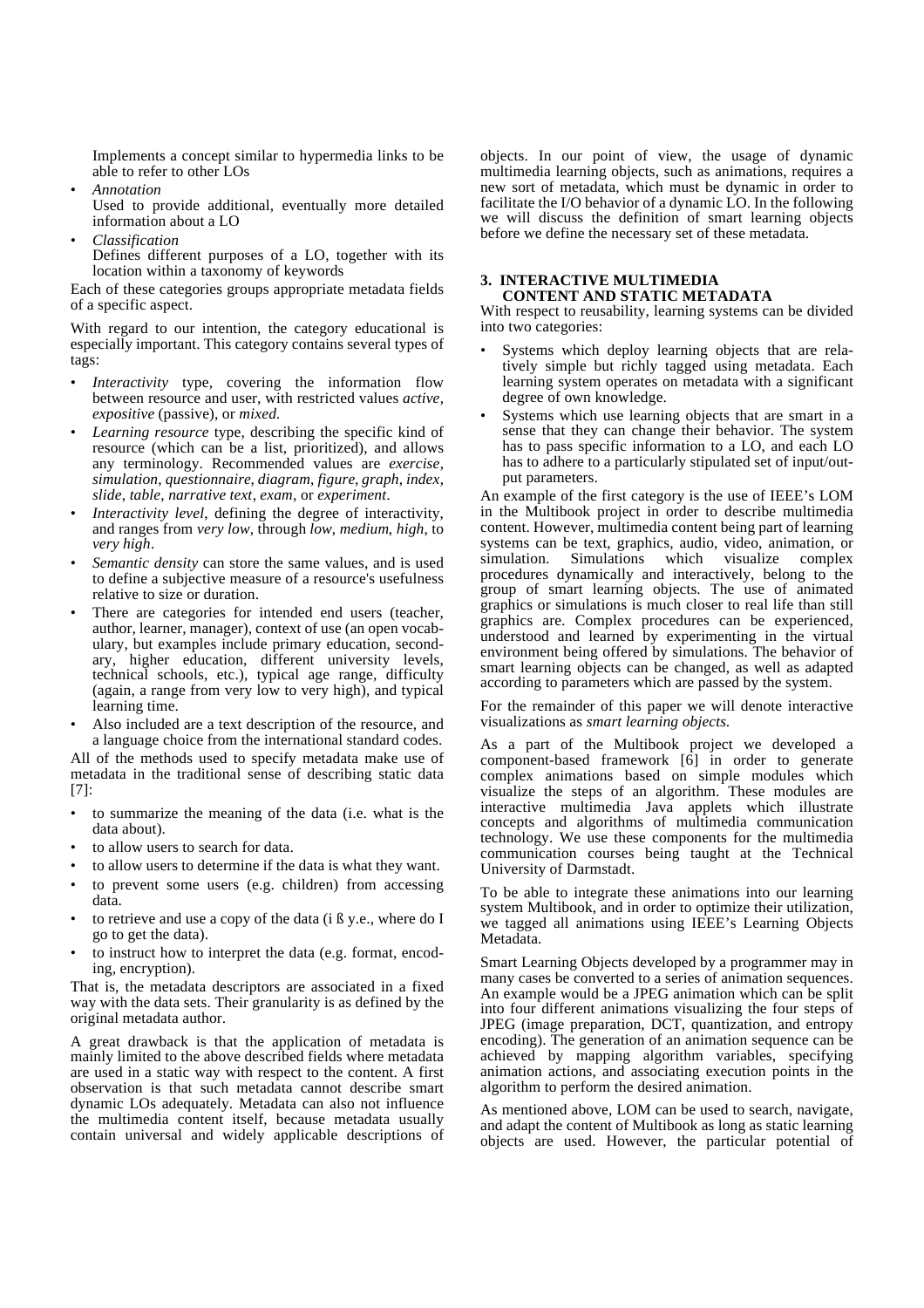interactive visualizations, in other words their flexibility and adaptability, can only be exploited to a limited extent. For example, some interactive visualizations can be used to illustrate different scenarios or different parts of an algorithm, depending on the parameters passed to them. The same learning object can hence be re-used in a different learning context, according to the way it is configured by parameters. Parametrization of interactive visualizations can be done off-line or on-line. In order to achieve an on-line customization, we propose the use of dynamic metadata as an extension of the static IEEE Learning Objects Metadata.

#### **4. DYNAMIC MULTIMEDIA METADATA**

We define the term "dynamic metadata" as the description used to adapt the content of an object, and/or to change the behavior of a learning object.

As an example of dynamic metadata, we will in the following examine the simulation of the CSMA/CD protocol (Ethernet). To be able to explain Ethernet properly, specific problems have to be addressed, for example the collision of packets on the bus, or the shortframe problem. The key idea behind dynamic metadata is that the same visualization can be used to explain different problems, if it is configured by parameters. In the following we will explain the data structures for dynamic metadata in detail, but to motivate the problem, we provide an example here. A part of the data structure could be a field "PROBLEM", addressing a specific parameter configuration of a visualization. Concerning the visualization of Ethernet, changing the value of the metadata field "PROBLEM" (being represented in the program as a property) from "Collision" to "Shortframe" may change the whole behavior of the algorithm to be visualized.

#### **4.1 Extension of IEEE's LOM**

As mentioned above we understand dynamic metadata as an extension of IEEE's Learning Objects Metadata. The scheme of dynamic metadata follows the generic format of <property, values, value type>. According to the LOM specification [11], this scheme is illustrated in Figure 1.



**Figure 1. Generic scheme of dynamic metadata**

In the following we analyze the requirements of the proposed set of metadata for dynamic content in detail.

• *Language*:

LOM contains a field to store information about the language which is used within a LO. However, smart LOs enable the user to change that language. An example is Java's internation-alization framework where a set of language alternatives can be used. Although it would be possible to change the underly-ing LOM base category, we propose to use a new field within the new category "Dynamic Metadata" containing a list of pos-sible languages. The original LOM field could then be used to store the initial state of a smart multimedia LO.

• *DifficultyLevel*:

Within the category "Educational", LOM contains the field "DifficultyLevel" that describes the difficulty of a LO on a scale from "very low" to "very high". With regard to hierarchi-cal modularized animation chains, such a choice is inappropri-ate. An example is an animation visualizing the steps of JPEG for a beginner. The level of difficulty would be "very low". A more advanced user could switch to animations of the single steps of the algorithm, an expert user could even change the components of the DCT formula. To be able to describe these difficulty changes, we introduce a new dynamic field "Diffi-cultyLevel" which indicates the degree of difficulty the resource should start with. The values should (like in the LOM base model) range from "very low" to "very high". Modular-ized hierarchical animations have for example been described in [7].

• *InteractivityLevel*:

The same argumentation with regard to the field "Difficul-tyLevel" is true for the degree of interactivity of a resource. While a beginner might use a visualization of a problem in a movie-like style, an expert might want to change parameters and thus use a highly-interactive application. We propose a new field "InteractivityLevel", storing the degree of interactiv-ity on a scale from "very low", "low", "normal", "high", to "very high".

• *Bidirectional*:

Some animations or visualizations offer the possibility to step forward or back within a smart LO. We propose to use a field "Bidirectional" indicating whether a stepback operation is possible or not.

• *Dimension*:

For some animations it is necessary to specify the dimension of the container in which the visualization will take place.

• *Topic*:

Many smart LOs like animations or visualizations explain an algorithm with multimedia elements. We propose to use a field "algorithm" to store the name of an algorithm. Another possi-bility would be to extend the meaning of the field "name" of the base LOM scheme. The disadvantage of the latter approach would be that a clear distinction between the parts of an algo-rithm would be impossible. An example is a JPEG animation where the field "name" contains the string "JPEG", while the dynamic metadata field "algorithm" might contain the string "entropy encoding".

• *Scenario*:

A scenario is a specific form of an animation which is defined by a teacher and intended to explain a subset of the knowledge a smart LO could transfer. Similar to the field "algorithm", a smart LO can be used to visualize various scenarios. An exam-ple is a smart LO explaining Ethernet. Possible scenarios are for example "shortframe" or "collision". The new field "sce-nario" has a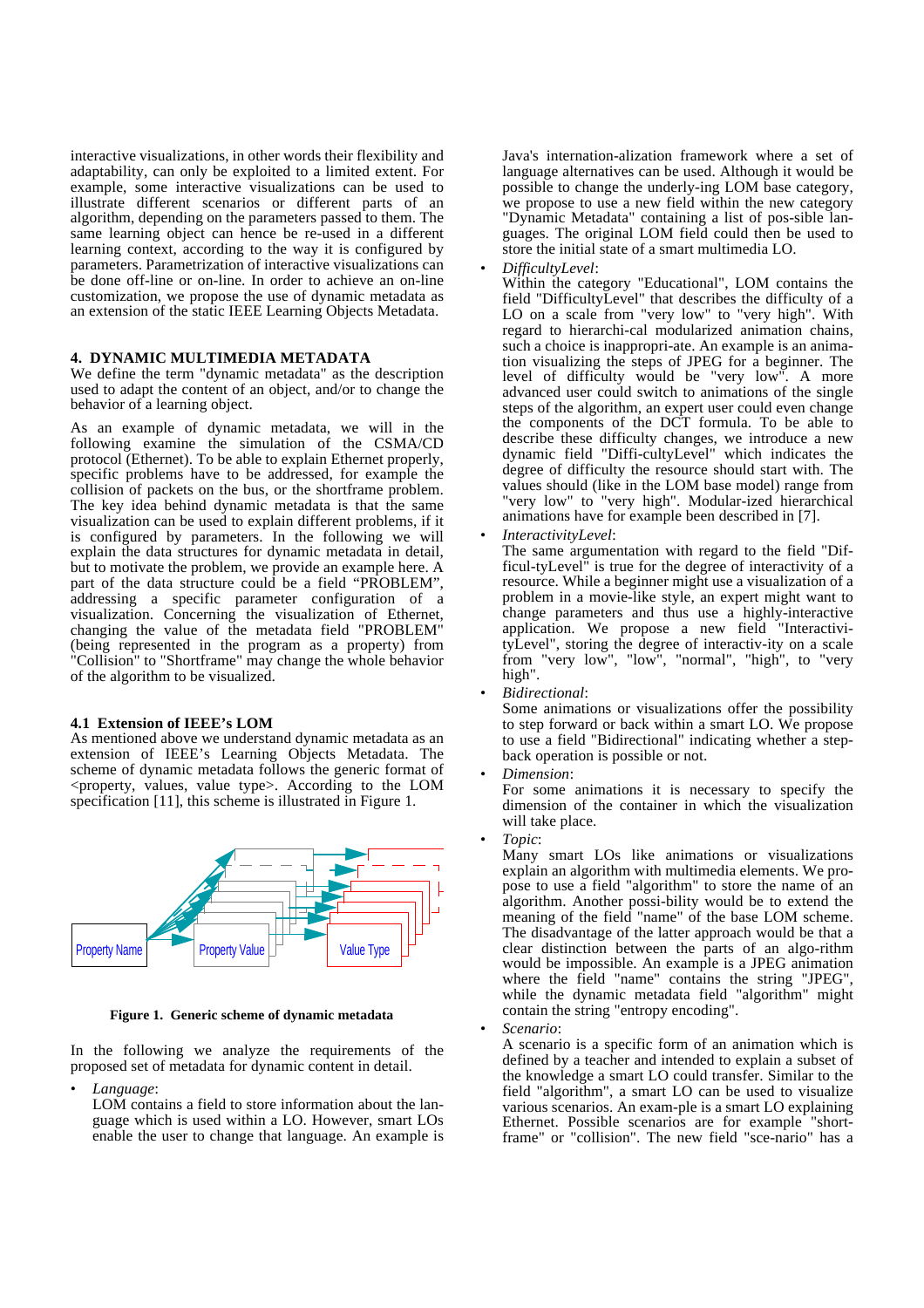general meaning as it can be identified in many smart LOs; it is somehow an alternative to the field "algorithm". To be able to describe a scenario adequately, we define two more new fields: "mode" and "name". In the mode field we offer a selection of the values "problem", solution", "interac-tive", and "guidedTour". These values can be used by a teacher to define the degree of interactivity he wants to assign to a resource. The name field stores the name of the respective sce-nario. The field "scenario" can then store choices of the things a smart LO can explain. The items of the lists can have a differ-ent degree of interactivity.

• *InputData*:

A very important new field with regard to dynamic metadata is the field "InputData". Regular static resources don't need any input data. Smart Learning Objects can be parameterized by input data. The same smart LO can then be used to animate dif-ferent topics. An example is given in Section 5. Input data can for example be stored in a serialized way in a file. The field "InputData" then contains the file name of the input data.

• *OutputData*:

Like input data, a smart Learning Object can communicate with the outside world using output data which can be stored in a serialized way in a file. The field "Output-Data" of the cate-gory "dynamic metadata" would then contain the name of the file.

• *Explanation*:

Many smart multimedia learning objects come with

some sort of explanation, for example a text motivating a problem, or an audio introduction explaining the screen setup, or the process-ing which is visualized in the smart LO.We propose to use a new dynamic category "explanation" with the fields "type" and "media". The type of an explanation can for example be "hints", "errors", "logs", or "information". The type "hints" can for example activate a hint narration of the topic to be visu-alized. The type "errors" could activate an error rendering of the topic to be visualized. In some cases it can be very useful to inform the user about errors which result from an incorrect use of parts of a smart LO. The type "logs" can activate a narration of the logs of a smart LO visualizing a topic which can be used to discover the history of the use of a smart LO. The type "information" can activate an explanation of the general steps of an algorithm to be visualized by a smart LO. Many animations which can be found nowadays don't use an explanation of the animation itself which makes it sometimes hard to use the animation. The field "media" contains information about the storage format of the available explanation. Possible values are "Text", "Audio", or "Video". As an example, a combina-tion of "Information" and "Audio" stored in the fields of the category "Explanation" would explain the functionality of the animation using a pre-recorded audio file.

The general structure of the dynamic metadata category extending the base LOM scheme is shown in Table 1.

| No. | Property                        | Description                                                                                   | Example                                   |
|-----|---------------------------------|-----------------------------------------------------------------------------------------------|-------------------------------------------|
| 1   | Code Information                | The information concerning the code of the smart LO                                           |                                           |
| 1.1 | codeName                        | The name of the start code of the sLO                                                         | a.class, a.flash, etc.                    |
| 1.2 | codeLocation                    | Denotes where the sLO s located                                                               | URI                                       |
| 1.3 | codePackage                     | The name of the package or zip of the sLO                                                     | a.jar, a.zip, etc.                        |
| 2   | <b>Presentation Information</b> | The information concerning how the smart LO is to<br>be presented                             |                                           |
| 2.1 | Language                        | The language, the smart Learning Object (LO) should<br>start with.                            | en, de, fr, etc.                          |
| 2.2 | DifficultyLevel                 | The degree of difficulty the resource should start<br>with.                                   | very low, low, normal, high,<br>very high |
| 2.3 | InteractivityLevel              | The degree of interactivity of the resource.                                                  | very low, low, normal, high,<br>very high |
| 2.4 | Dimension                       | The 3 dimensions Information of the visualization<br>unit.                                    | x,y,z                                     |
| 2.5 | <b>Bidirectional</b>            | Indicates whether the explanation, visualization can<br>be done in the back direction or not. | yes, no                                   |
| 3   | Topic Information               |                                                                                               |                                           |
| 3.1 | Topic                           | The name of the topic to be shown by the resource.                                            | Fifo, Earliest Deadline First,            |

**Table 1: Proposed fields of metadata for dynamic content**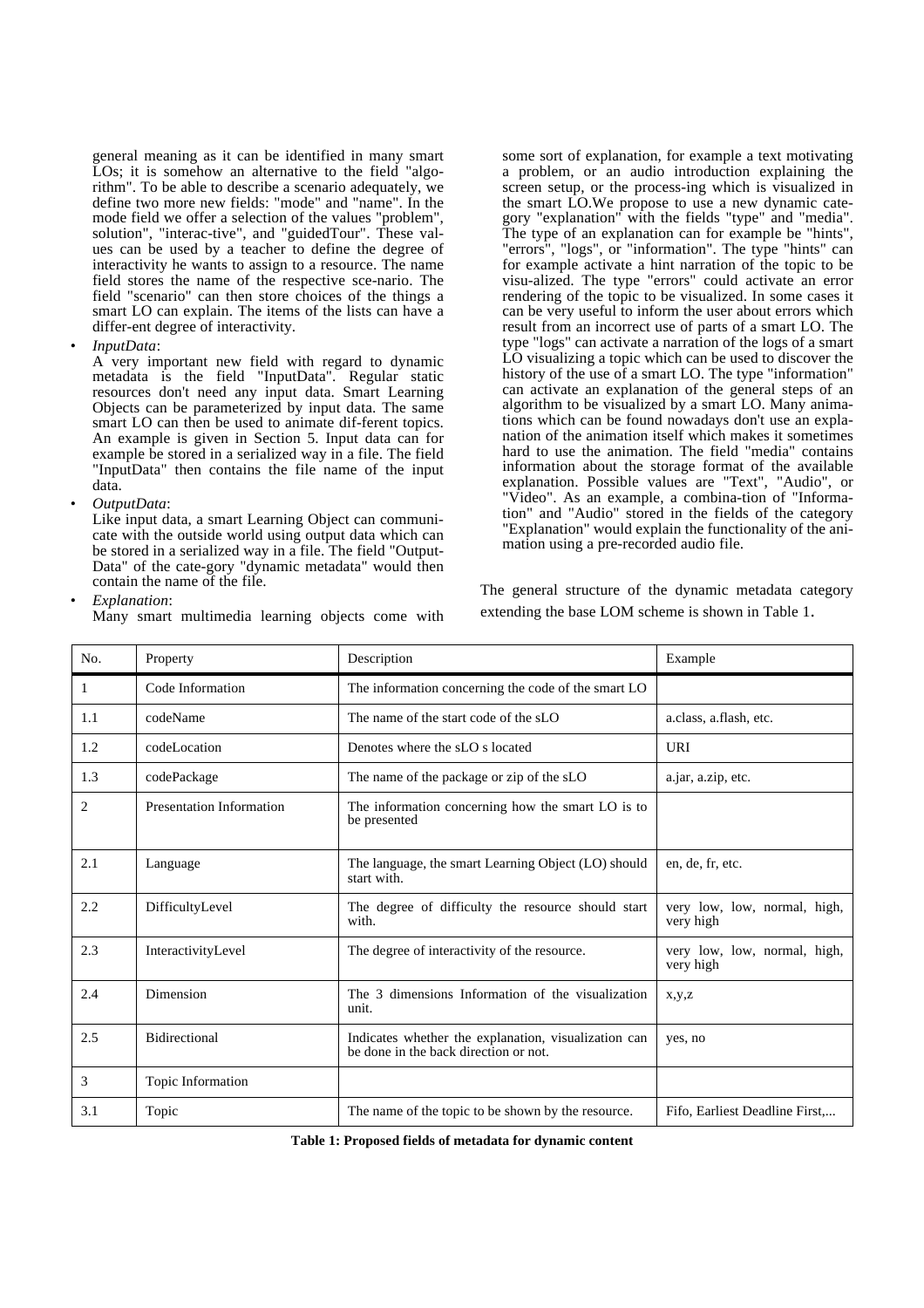| 3.2            | Scenario                       | The name of the scenario to be visualized by the<br>resource.                   | $\overline{\phantom{a}}$                        |
|----------------|--------------------------------|---------------------------------------------------------------------------------|-------------------------------------------------|
| 3.2.1          | Mode                           | Intention of the teacher with regard to the smart LO.                           | problem,<br>solution,<br>normal,<br>guidedTour  |
| 3.2.2          | Name                           | Stores the name of a scenario.                                                  | collision, shortframe                           |
| 3.3            | <b>InputData</b>               | The name of the input file needed by the resource to<br>start properly.         | parameters.txt                                  |
| 3.4            | <b>OutputData</b>              | The name of the output file the resource should gen-<br>erate.                  | parameters.txt                                  |
| $\overline{4}$ | <b>Explanation Information</b> | Indicates which kind of explanation is required for a<br>smart learning object. |                                                 |
| 4.1            | Type                           | A list of possible explanation types.                                           | Information.<br>warning,<br>error,<br>log, hint |
| 4.2            | Media                          | A list of possible media types to be used for the<br>explanation                | Text, audio, video                              |

**Table 1: Proposed fields of metadata for dynamic content**

It should again be noted that the LOM base scheme already introduced some fields which are similar to the ones described above. An example is the field "language". These fields are however not well suited to describe the special abilities of smart multimedia Learning Objects.

#### **5. TOOLS AND APPLICATION OF DYNAMIC METADATA**

Figure 2 shows the overall architecture of our smart Learning Object tagging and customizing architecture. Learning resources are tagged using the xLOM editor described in Section 5.1. For the storage of static and dynamic metadata we use a relational database. In our implementation we used both Microsoft Access and Oracle databases.

We also implemented a tool to customize interactive visualizations with the use of dynamic metadata. We call this tool, which is described in more detail in Section 5.2, "content customizer". We use the content customizer to customize the same smart Learning Object in different ways within a lesson. We are then able to use visualizations several times in a learning unit, according to the context of the unit, which is described in detail in Section 5.2. In Figure 2, a smart Learning Object is reused in different scenarios with different metadata sets to show different scenarios of the same topic.

#### **5.1 xLOM Editor**

In the following we describe the tool that we use to create both static and dynamic metadata. The tool can also be used to publish metadata records for various resources, e.g. documents, images, audio clips, videos, animations, virtual reality worlds, or multimedia exercises.

A metadata record consists of a set of elements, describing a multimedia resource. Examples of these elements are date of creation or publication, type, author, format, or title of a resource. To access and discover multimedia information resources in a comfortable way, we developed a user-



**Figure 2. Smart Learning Objects tagging and customization process**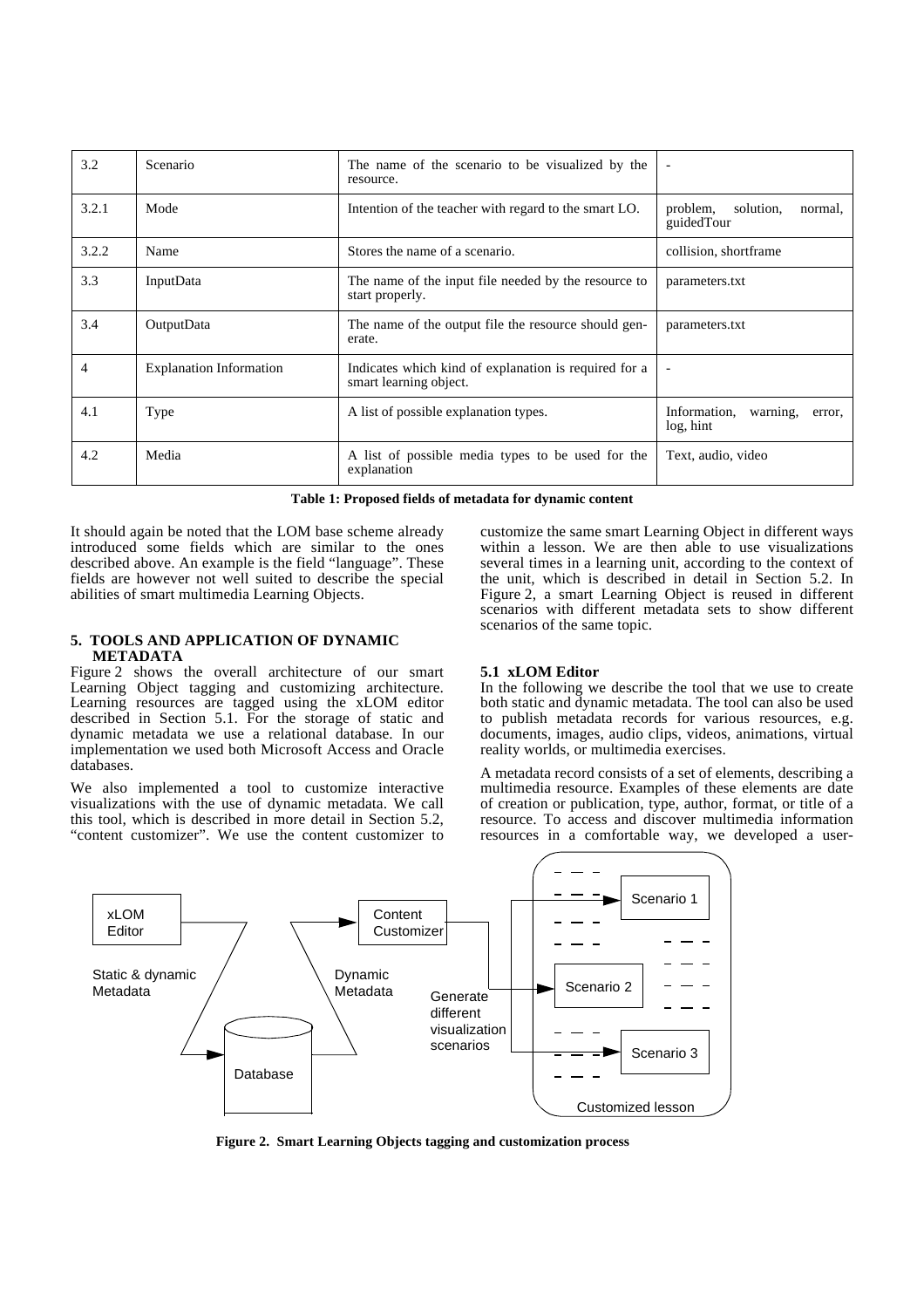friendly tool, the LOM editor, based on the IEEE-LOM scheme version 4.0. The LOM editor can be used to create and store LOM records in a relational database, and can also be used to query the database and to navigate on a resulting metadata set. When working with the editor it turned out quickly that smart LOs can only be described to a limited extent using the base LOM scheme. We extended the LOM editor to a new editor called *xLOM* (Extended LOM) *editor* by adding an extra category for dynamic metadata which has been described in Section 4.

When tagging the source material with the xLOM editor, an interesting experience turned out: Most elements of a lesson to be described apply the same basic metadata information, such as the name of the author, the rights of the lesson, or the targeted user group. It would hence be very useful to use a set of templates to tag the material. Templates can avoid the necessity to fill a lot of fields again and again, for example the owner fields, the necessary browser requirements, and many more. In our current implementation, templates are used to store information, which is then only typed in once and can be applied multiple times.

To be able to exchange metadata with other applications, we included an XML-based import/export functionality as part of the xLOM editor. This work is based on the LOM object model [1] provided by IMS.

We used the xLOM editor to tag various multimedia elements, for example the Java applets that were developed as part of the Multibook project. An example of the new functionality introduced by our xLOM scheme is the animation explaining IEEE-802.3 Ethernet [14], which will be explained in Section 5.2

#### **5.2 Application Example**

As an application example we developed a lesson explaining the protocol CSMA/CD (Ethernet). The main goal of the lesson is to demonstrate the possibilities that the parametrization of an animation offers. A German version of the lesson can be found on the web using the URL http:// www.kom.e-technik.tu-darmstadt.de/projects/iteach/ itbeankit/applets/paradelektion/.

In the example we first explain the functionality of Ethernet. After that the student has to answer the question which problems have to be faced in a bus-topology. We provide a set of different answers and use the same animation to explain why the answers are correct or not. The difference<br>between the answers is explained by different between the answers is explained by parametrizations of the animation. These parametrizations are stored as dynamic metadata for smart multimedia learning objects as explained above. An example is shown in Figure 3 where the possible answer to the question is "The protocol is complex because messages cannot be sent to a specific computer, they can only be sent to several computers at once."

Another scenario of the same animation can also be used to provide an answer to the question "How can the collision problem be solved in Ethernet" if dynamic metadata are used. A possible answer to the question would be "Collisions cannot be avoided. If a collision is detected the transmission has to be repeated".



**Figure 3. Example of parametrization of smart LO**

A parametrized version of the same animation as shown in Figure 3 is illustrated in Figure 4. Note that due to the use of dynamic metadata the same animation is reused in a different context.



**Figure 4. Second example of parametrization of smart LO**

A screenshot of the lesson is shown in Figure 5.